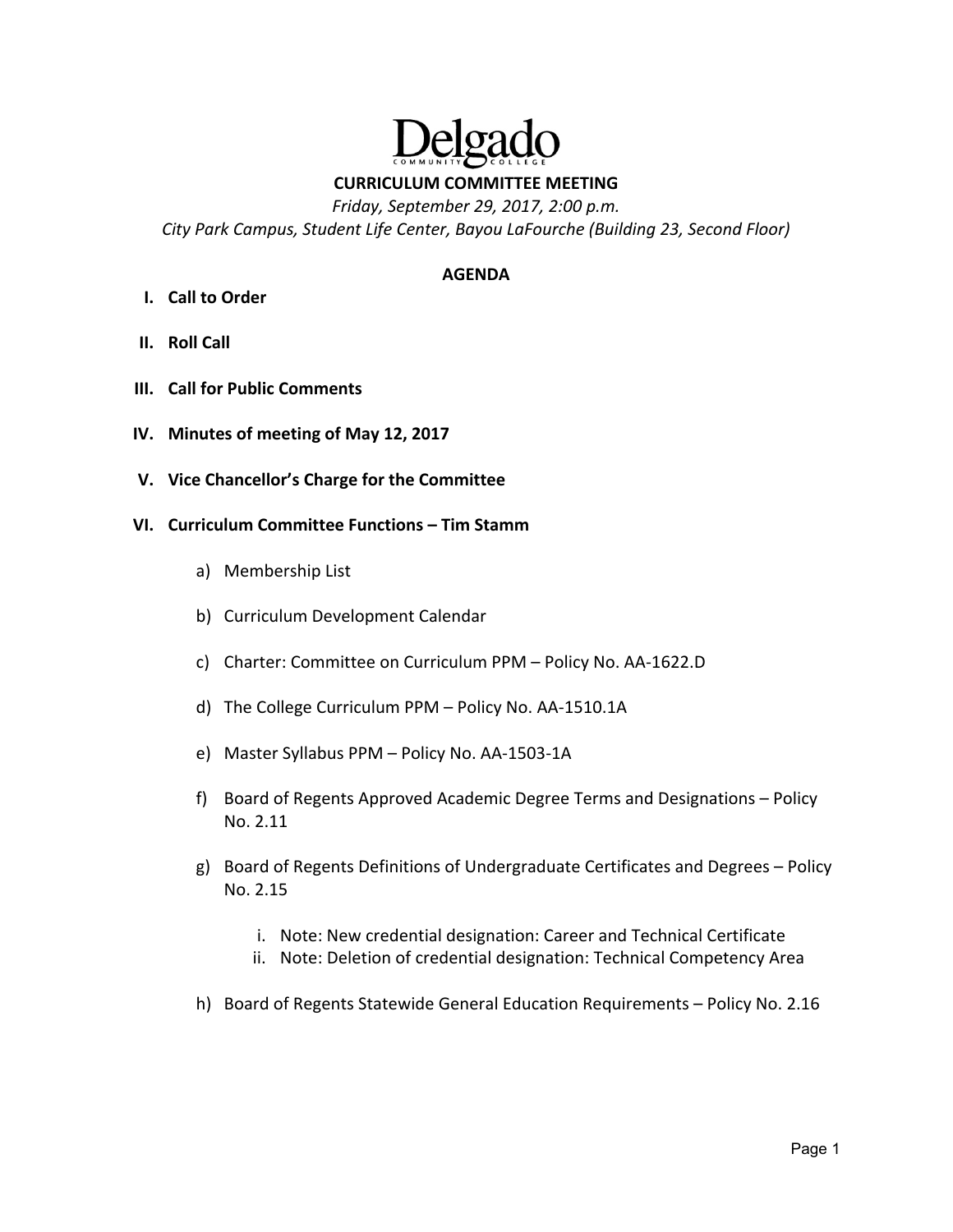### **VII. General Education / Articulation Initiatives – Tim Stamm**

- a) Northshore Technical Community College Transferrable General Education courses.
- b) Central Louisiana Technical Community College Transferrable General Education courses.
- c) Board of Regents for Louisiana Higher Education: Transfer/Articulation Matrix and Common Course Catalog for AY: 2017‐2018

### **VIII. Curriculum Operations Report – Tim Stamm**

### **IX. New Business**

- a) **Curriculum & Program Development/Credential Designation New Credential Designation and Termination of Existing Credential Designation.** Termination of the Technical Competency Area (T.C.A.) and creation of the Career and Technical Certificate (C.T.C.). The Technical Competency Area ranged in credit hours from one (1) to twelve (12), aligned to business and industry needs, and completers were not reported to or tracked by the Board of Regents, nor were the instructional areas maintained in the Master Course Inventory. The Career and Technical Competency ranges in credit hours from six (6) to eighteen (18), demonstrates an alignment with, and a process whereby a student's competencies are verified against, a set of pre-determined standards which lead to and/or prepare an individual to test for an industry‐ based certification (IBC), state licensure, or state‐recognized certification awarded by an independent, third party that is recognized by business and industry and/or the State of Louisiana. Completers/Graduates *will* be reported and tracked by the Board of Regents, and the instructional areas *will* be maintained in the Master Course Inventory. Expectation that all T.C.A.s will be terminated by conclusion of the 2018‐2019 Academic Year; LCTCS expectation that this will be completed by the conclusion of the 2017‐2018 (current) Academic Year **[Informational Only: No Action Required]**.
	- i. **Impact Statement:** Current T.C.A. to C.T.C.
	- ii. **Impact Statement:** Addendum

## b) **Business & Technology/INCO**

**New Course:** INCO‐101: Electrical and Process Control Principles (4‐6‐6 / 150). Creation of a new course, INCO‐101: Electrical and Process Control Principles. Course description: "Direct and alternating current fundamentals involving series, parallel, and combination circuits, as well as concepts of resistance, capacitance, and inductance especially how they relate to instrumentation in the context of an overview of process technologies."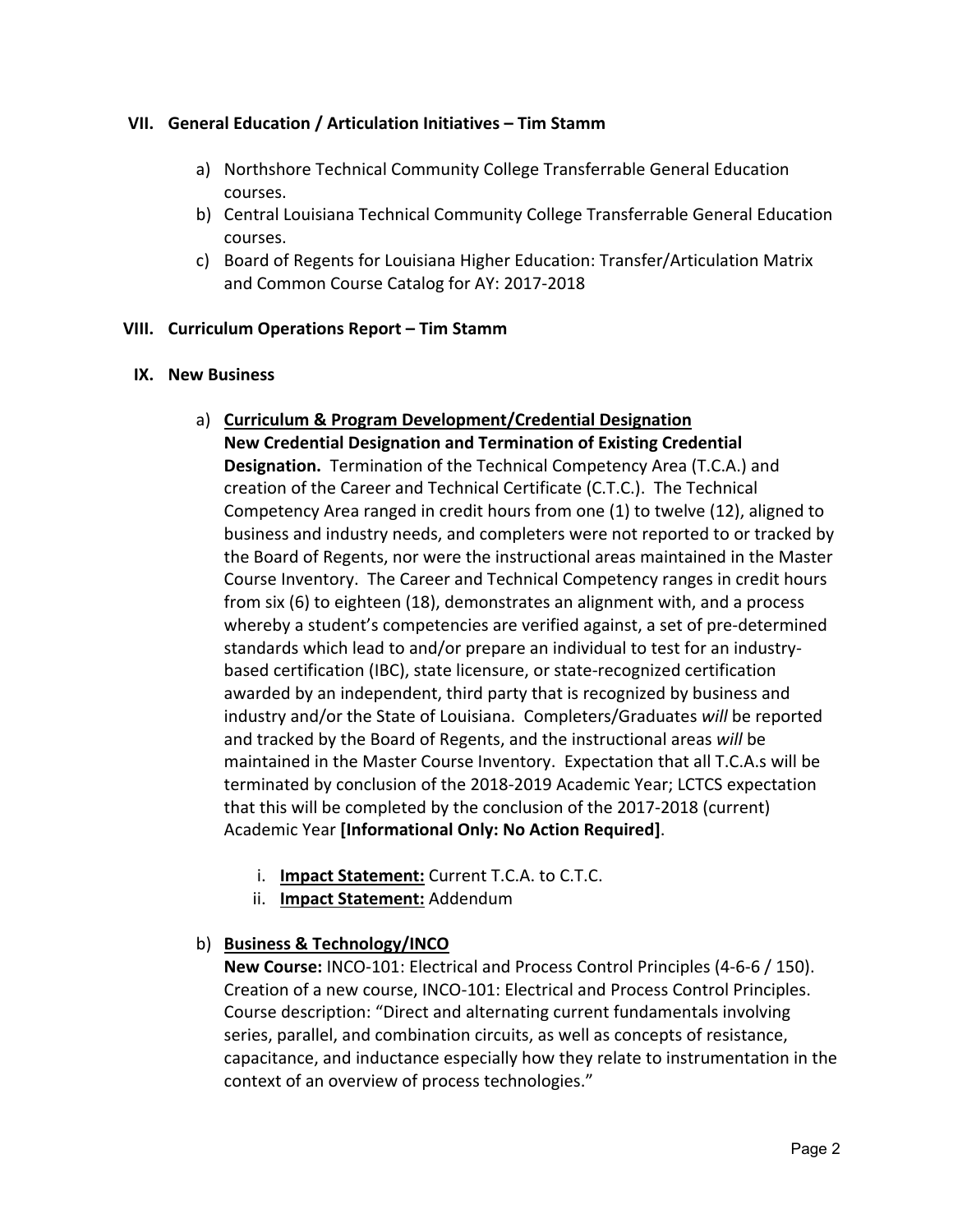### c) **Business & Technology/INCO**

**New Course:** INCO‐105: Safety and Environmental Principles (3‐0‐3 / 45). Creation of a new course, INCO‐105: Safety and Environmental Principles. Course description: "Various safety, health, and environmental issues associated with the process instrumentation industries. Topics include: hazard recognition, types of hazards, cyber security, engineering controls, administrative controls, personal protective equipment, safety-related equipment, first aid, and governmental regulations."

### d) **Business & Technology/INCO**

**New Course: INCO-152: Electronics and Process Instrumentation (4-6-6 / 150).** Creation of a new course, INCO‐152: Electronics and Process Instrumentation. Course description: "Fundamentals of electronic devices, circuit analysis of power supplies, amplifiers, and other basic instrumentation circuits. Overview of the various instrumentations used in the process industries. Topics include: instrumentation symbology, safety systems, common terminologies, basic principles of measurement and instrumentation, specific hardware, performance characteristics, control loops, typical applications and operating limits."

### e) **Business & Technology/INCO**

**New Course:**  INCO‐161: Process Equipment and Instrumentation (4‐6‐6 / 150). Creation of a new course, INCO‐161: Process Equipment and Instrumentation. Course description: "Overview of equipment operations common to the process industries. Introduction to Equipment and Tools, Process Drawings and Equipment Standards, Piping, Tubes, Hoses, and Fittings, Electrical Distribution and Motors, Heat Exchangers, Boilers, Cooling Towers, Pumps, and Valves. Continuation of process instrumentation including introduction to P&IDs, control loops, computerization of process control and troubleshooting."

## f) **Business & Technology/INCO**

**New Course: INCO-201: Instrumentation and Process Quality (3-0-3 / 45).** Creation of a new course, INCO‐201: Instrumentation and Process Quality. Course description: "Quality as it relates to instrumentation, health, safety, environment, and costs. Topics include: the history of quality, the use of statistics, possible improvement strategies, and root cause analysis, as well as dealing with customers, management systems, and costs."

### g) **Business & Technology/INCO**

**New Course: INCO-242: Systems (3-0-3 / 45). Creation of a new course, INCO-**242: Systems. Course description: "Interrelation of process equipment and process systems. Arranging process equipment into basic systems, describing the purpose and function of specific process systems, explaining how factors affecting process systems are controlled under normal conditions, and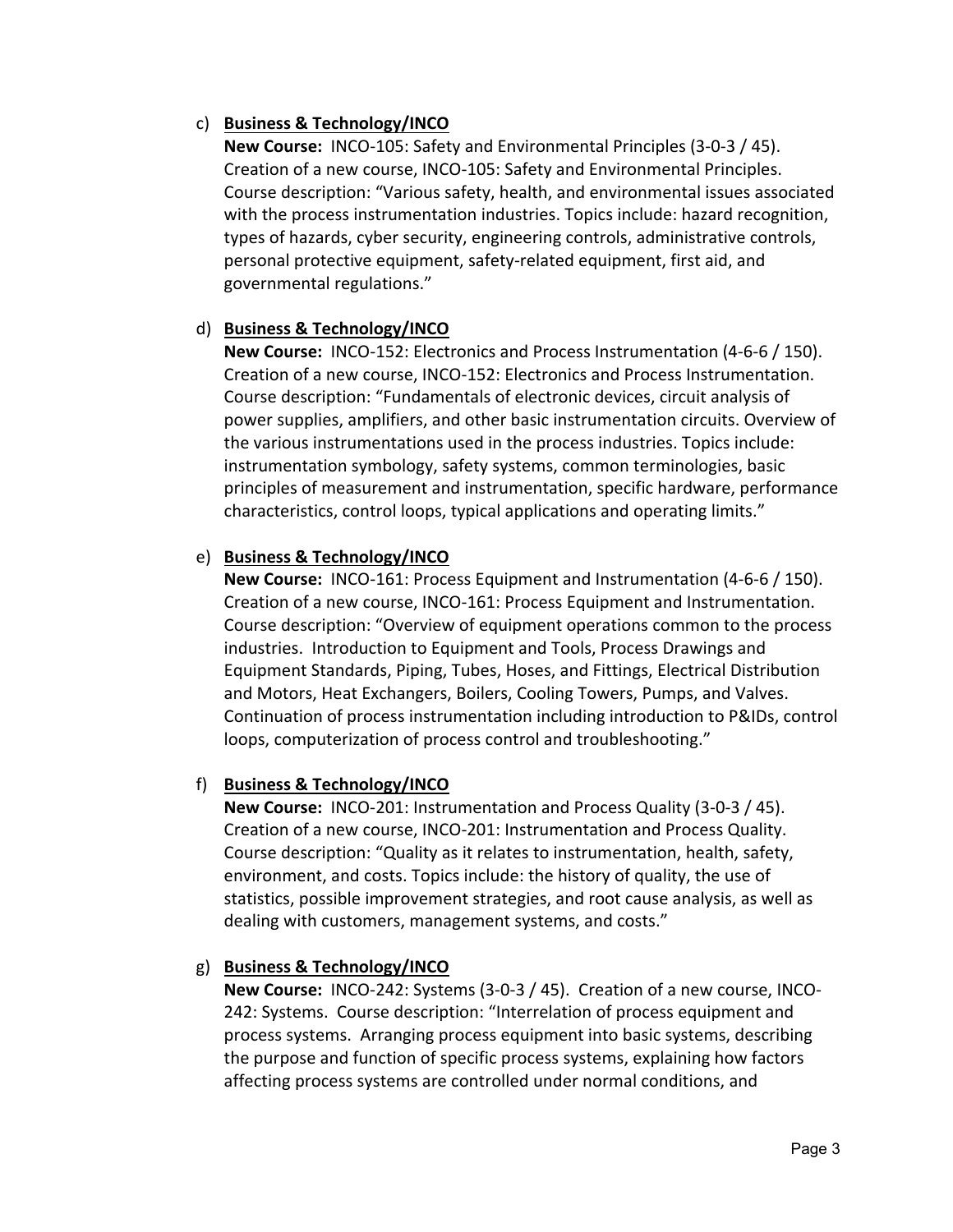recognizing abnormal process conditions. Introduces the concept of system and plant economics."

## h) **Business & Technology/INCO**

**New Course: INCO-243: Operations (3-0-3 / 45). Creation of a new course,** INCO‐243: Operations. Course description: "Operation of an entire unit within the process industry using the students' existing knowledge of equipment, systems, and instrumentation. Examines concepts related to commissioning, normal startup, normal operations, normal shutdown, turnarounds, and abnormal situations, as well as the process technician's role in performing the tasks associated with these concepts within an operating unit."

# i) **Business & Technology/INCO**

**New Course: INCO-244: Process Troubleshooting (3-0-3). Creation of a new** course, INCO‐244: Process Troubleshooting. Course description: "Six step troubleshooting method for solving and correcting operating problems. The focus is on malfunctions as opposed to process design or configuration improvements. Data from the instrumentation is used to determine the cause for the abnormal conditions in an organized and regimented way."

# j) **Business & Technology/INCO**

**New Course: INCO-263: Fluid Mechanics (3-0-3). Creation of a new course,** INCO‐263: Fluid Mechanics. Course description: "Fluids, fluid types, and the chemical and physical natures and factors affecting fluids while in motion. Basic calculations relative to flow and volume; laminar/turbulent flow, viscosity, and Reynolds Number are also covered."

# k) **Business & Technology/INCO**

**New Course:** INCO‐297: Process Instrumentation Capstone 0‐5‐1 / 225). Creation of a new course, INCO‐297: Process Instrumentation Capstone. Course description: "Supervised study in an approved Process Control and Instrumentation area. May include work experience in the field as an intern or intensive research, seminars, and reports in a specific area of study."

# l) **Business & Technology/INCO**

**Final Approval of Curriculum:** Associate of Applied Science in Instrumentation and Control. Program description: "Instrumentation and Control is a rigorous study of the common operating processes found in industrial plants and the program prepares students for high skill, high wage jobs needed in the manufacturing industry. Upon graduation from the program, students are prepared to enter the employment market as entry‐level process control and instrumentation operators for a specialty career in a strong job market. The program prepares graduates to apply basic engineering principles and technical skills in support of engineers engaged in developing control and measurement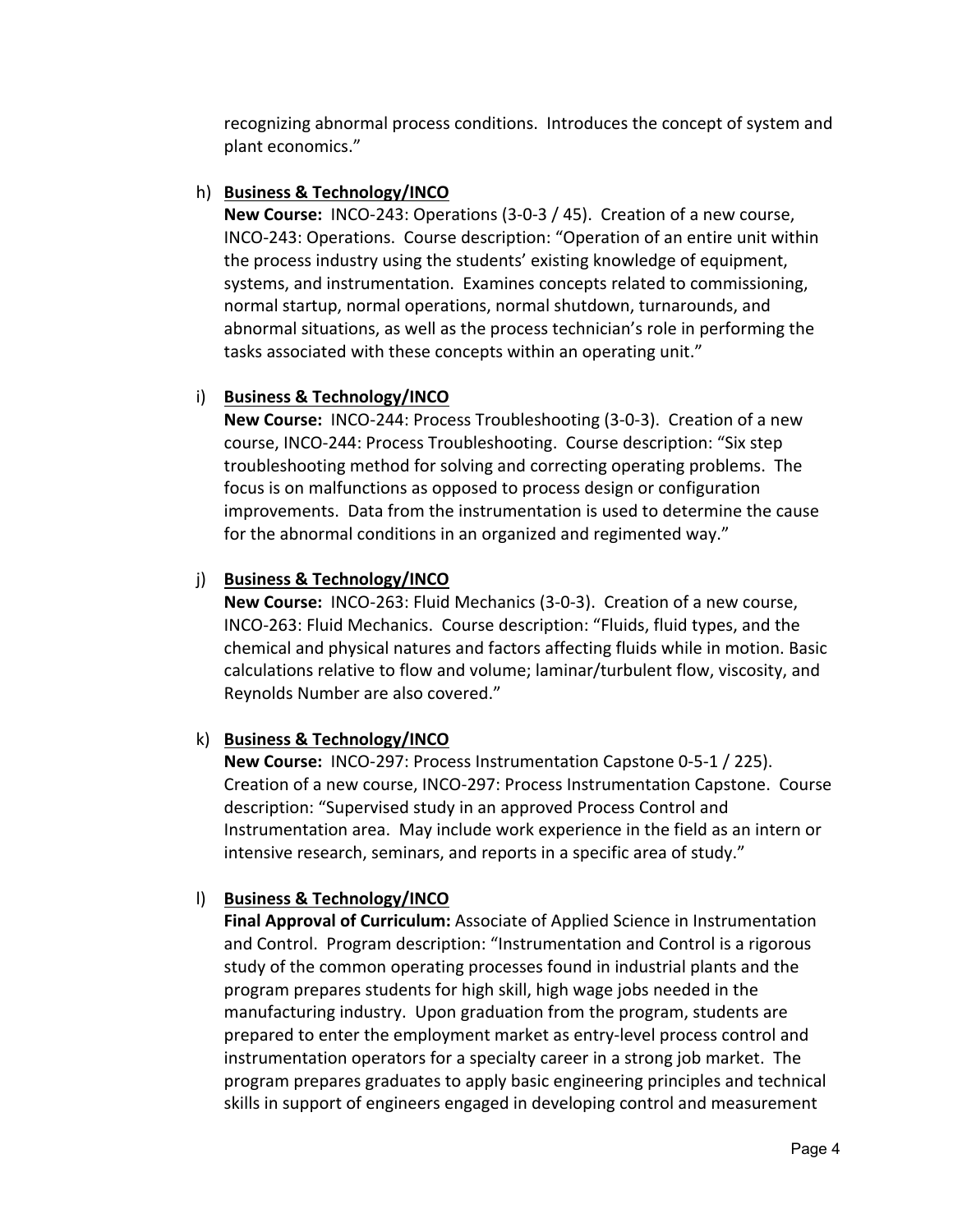systems and procedures. The program includes instruction in instrumentation design and maintenance, calibration, design and production testing and scheduling, automated equipment functions, applications to specific industrial tasks, and report preparation." Note: this is a limited admission program, and totals 67 credit hours.

### m) **Business & Technology/BUMG/HR**

**Final Approval of Curriculum:** Certificate of Technical Studies in Human Resources Assistant. Program description: "Human resources specialists recruit, screen, interview, and place workers. They also may handle human resources work in a variety of other areas, such as employee relations, payroll and benefits, and training. The Certificate of Technical Studies (C.T.S.) program in Human Resources Assistant introduces students to current innovations in the field of human resources and enlightens their aspects of the configuration of labor laws and procedures. Students learn the basics of what a Human Resource Office does, legal issues related to labor law, interviewing techniques, team building and supervision. The purpose of this certificate program is to provide students with the skills they need for an entry-level position in H.R. such as HR Clerk, H.R. Assistant I and/or HR Coordinator.

### n) **Business & Technology/BUMG/RLST**

**Final Approval of Curriculum: Certificate of Technical Studies in Real Estate** Professional. Program description: "The Certificate program provides a fundamental overview of the real estate industry and the skills required to be successful in the profession. The program is ideal for individuals seeking to expand their competencies related to careers as real estate agents, brokers, property managers, and other specialties. Real estate brokers and sales agents help clients buy, sell, and rent properties. Brokers and agents do the same type of work, but brokers are licensed to manage their own real estate businesses. Sales agents must work with a broker. Although they often work long and irregular hours, many real estate brokers are able to set their own schedules. The goal of the program is to provide learners with the skills needed for an entry‐level position in real estate sales. Certificate holders may improve their opportunities in this or a related employment area. Additional education enhances an individual's employment opportunities."

### o) **Business & Technology/HOST**

**Final Approval of Curriculum: Program Revision:** Associate of Applied Science in Hospitality Management to include: creation of three (3) new concentrations; re‐ naming one (1) existing concentration; revision of program description and related Suggested Sequences to reflect changes.

### i. **Business & Technology/HOST Final Approval of Curriculum: Program Revision:** Associate of Applied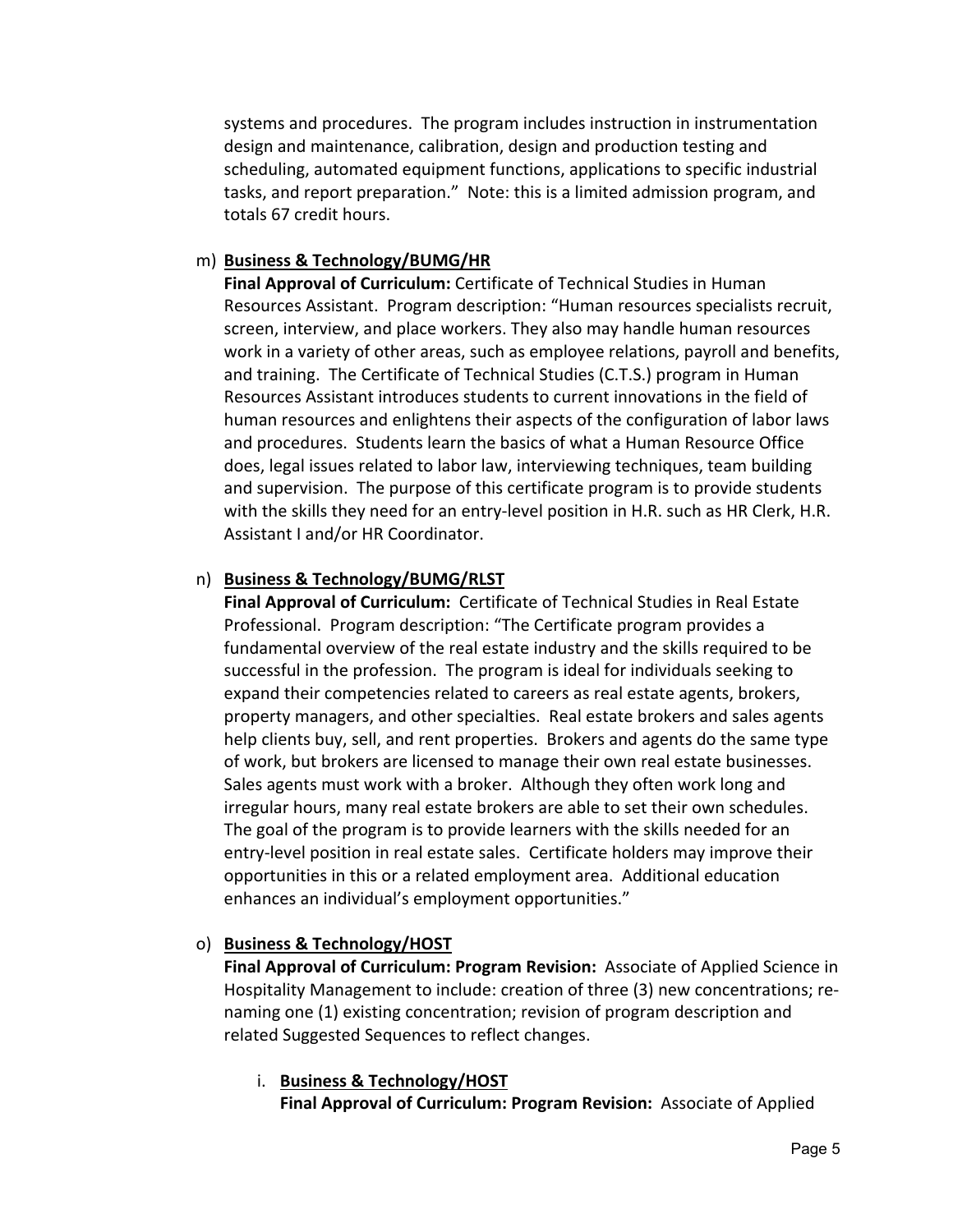Science in Hospitality Management. Creation of a new concentration in the A.A.S. in Hospitality Management: Beverage Management.

## ii. **Business & Technology/HOST**

**Final Approval of Curriculum: Program Revision:** Associate of Applied Science in Hospitality Management. Creation of a new concentration in the A.A.S. in Hospitality Management: Meeting and Event Management.

# iii. **Business & Technology/HOST**

**Final Approval of Curriculum: Program Revision:** Associate of Applied Science in Hospitality Management. Creation of a new concentration in the A.A.S. in Hospitality Management: Catering Management.

# iv. **Business & Technology/HOST**

**Final Approval of Curriculum: Program Revision:** Associate of Applied Science in Hospitality Management. Change of Concentration Title: Food and Beverage Management. Change the Concentration Title of Food and Beverage Management *from* Food and Beverage Management *to*  Restaurant Management.

# p) **Arts & Humanities/VISC**

**Change of Course Title:** VISC‐142: Introduction to Digital Photography (3‐3‐3 / 90). Change the title of VISC‐142: Introduction to Digital Photography *from* VISC‐ 142: Introduction to Digital Photography *to* VISC‐142 Digital Photography I. Revised title better reflects course learning outcomes and sequencing.

# q) **Arts & Humanities/VISC**

**Change of Course Title:** VISC‐204: Introduction to Pixel Based Software (3‐3‐3 / 90). Change the title of VISC‐204: Introduction to Pixel Based Software *from*  VISC‐204: Introduction to Pixel Based Software *to* VISC‐204: Pixel Design Software I. Revised title better reflects current industry practices and course learning outcomes.

# r) **Arts & Humanities/VISC**

**Change of Course Title:** VISC‐214: Using Vector Based Software (2‐4‐3 / 90). Change the title of VISC‐214: Using Vector Based Software *from* VISC‐214: Using Vector Based Software *to* VISC‐214 Vector Design Software. Revised title better reflects current industry practices and course learning outcomes.

## s) **Arts & Humanities/VISC**

**Change of Course Title:** VISC‐224: Using Page Publishing Software (2‐4‐3 / 60). Change the title of VISC‐224: Using Page Publishing Software *from* VISC‐224: Using Page Publishing Software *to* VISC‐224: Page Publishing Design. Revised title better reflects course learning outcomes.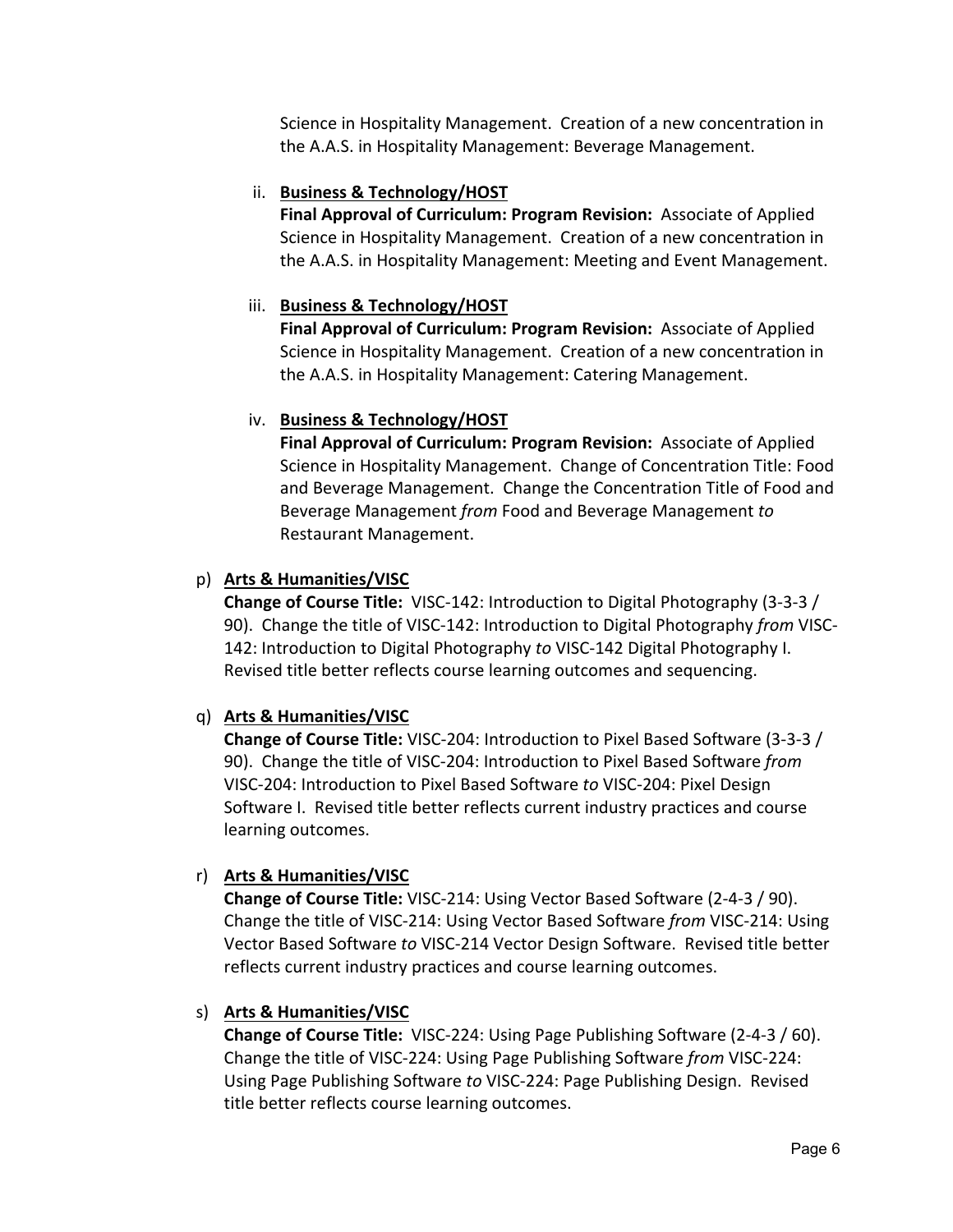### t) **Arts & Humanities/VISC**

**Change of Course Title:** VISC‐226: Web Design on the Mac (2‐4‐3 / 90). Change the title of VISC‐226: Web Design on the Mac *from* VISC‐226: Web Design on the Mac *to* VISC‐226: Web Design.

### u) **Arts & Humanities/VISC**

**Change of Course Prerequisite Requirements:** VISC‐226: Web Design. Change the prerequisites of VISC‐226: Web Design to state: "VISC‐204 and VISC‐224." Current prerequisites: "VISC‐225."

### v) **Arts & Humanities/VISC**

**Change of Course Title:** VISC‐234: Digital Pre‐Press and Printing (3‐3‐3 / 90). Change the title of VISC‐234: Digital Pre‐Press and Printing *from* VISC‐234: Digital Pre‐Press and Printing *to* VISC‐234: Digital Pre‐Press and Packaging. Revised title better reflects current industry practices and course learning outcomes.

### w) **Arts & Humanities/VISC**

**Change of Course Prerequisite Requirements:** VISC‐234: Digital Pre‐Press and Packaging. Change the course prerequisites of VISC‐234: Digital Pre‐Press and Packaging to state: "VISC‐131, VISC 204, VISC‐214, and VISC‐224." Current Prerequisites: "VISC‐131, 214, 224, and VISC‐225."

## x) **Arts & Humanities/VISC**

**Change of Course Prerequisite Requirements:** VISC‐256: Advertising Design (2‐ 4‐3 / 90). Change the prerequisites of VISC‐256: Advertising Design to state: "VISC‐131, VISC‐204, VISC‐214, and VISC‐224." Current prerequisites: "VISC‐131, VISC‐214, VISC‐224, and VISC‐225."

## y) **Arts & Humanities/VISC**

**Change of Course Title:** VISC‐225: Advanced Pixel Based Software Use 2‐4‐3 / 90). Change the title of VISC‐225: Advanced Pixel Based Software *from* VISC‐225: Advanced Pixel Based Software *to* VISC‐225: Pixel Design Software II. Revised title better reflects current industry practices and course learning outcomes.

## z) **Arts & Humanities/VISC**

**Change of Course Title:** VISC‐244: Computer Animation (2‐4‐3 / 90). Change the title of VISC‐244: Computer Animation *from* VISC‐244: Computer Animation *to*  VISC‐244: Motion Graphics. Revised title better reflects current industry practices and course learning outcomes.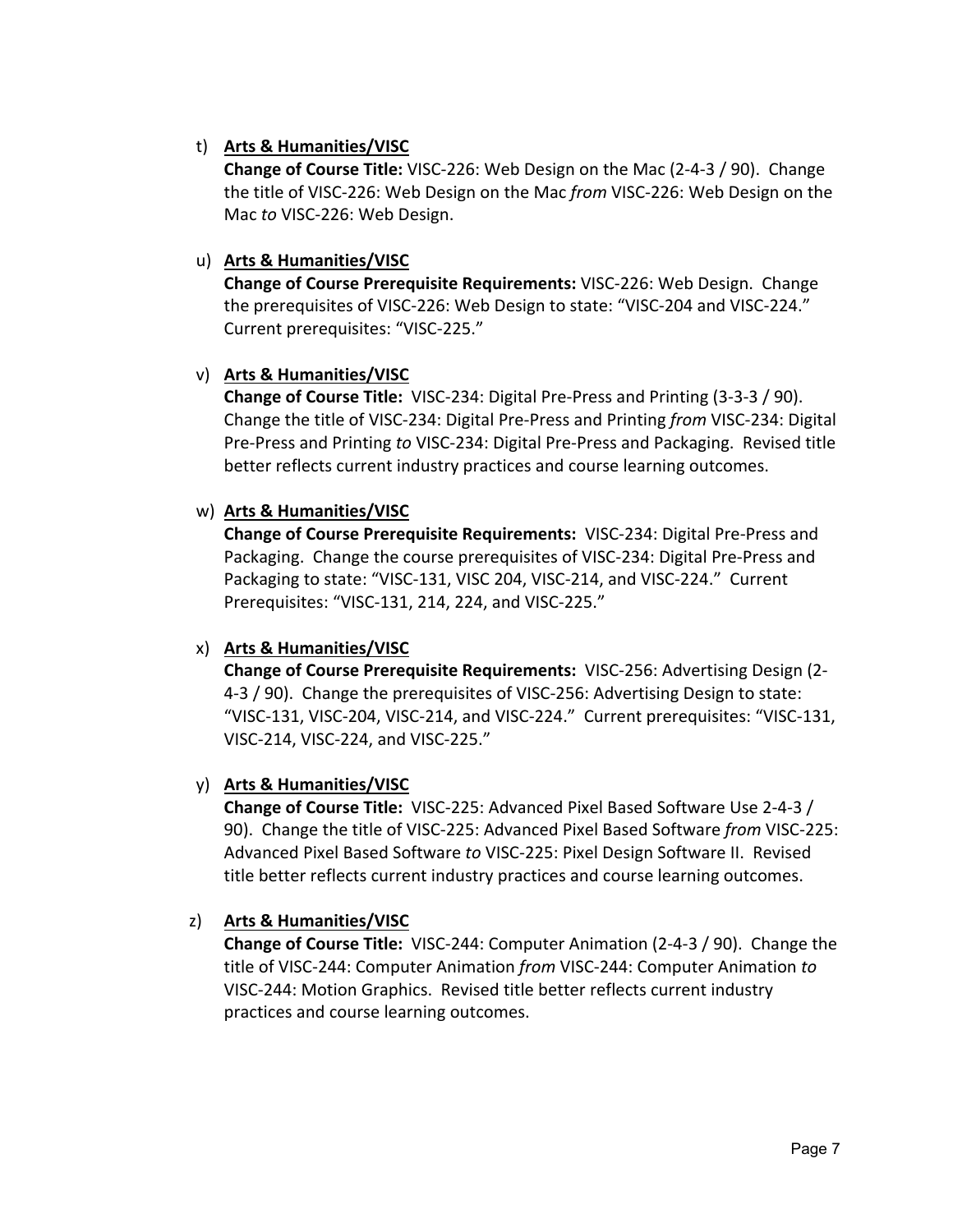### aa) **Arts & Humanities/VISC**

**Change of Course Title:** VISC‐242: Advanced Digital Photography (3‐3‐3 / 90). Change the title of VISC‐242: Advanced Digital Photography *from* VISC‐242: Advanced Digital Photography *to* VISC‐242 Digital Photography II. Revised title better reflects course learning outcomes and sequencing.

### bb) **Arts & Humanities/VISC**

**Program Revision:** Associate of Applied Science in Visual Communication-Graphic Design. Required Courses in Major: Delete: VISC‐107; Add: VISC‐225. VISC Electives: Delete: VISC‐143, VISC‐185, VISC‐189, VISC‐192, VISC‐223, VISC‐ 246, and VISC‐247; Add: VISC‐107 and VISC‐262; General Education: Delete: Humanities Requirement as general choice; ADD: CMST‐130 as specified Humanities course; Delete: Free Elective Category. Total program hours *reduce*  from **66** to **60**. Adjust suggested sequences to reflect changes.

## cc) **Arts & Humanities/VISC**

**Final Approval of Curriculum:** Certificate of Technical Studies in Digital Photography. Program description: "Digital Photographers use their technical expertise, creativity, and composition skills to produce and preserve images that visually tell a story or record an event. The goal of the program is to provide students with an educational experience that will prepare them for a career or career specialization in digital photography, to include digital image capture, editing, and publishing. Additionally, students completing the Certificate program will have mastered the knowledge required to take certification examination as administered by Adobe Photoshop. The program will allow students to explore options in digital imaging technologies, of which digital photography is a sub‐set. Digital photography uses photosensitive charge coupled devices (CCDs) to capture the image focused by the lens, as opposed to an exposure on photographic film. The captured image is then digitized and stored as a computer file ready for digital processing, viewing, digital publishing or printing."

### dd) **Arts & Humanities/TEAC**

**Program Revision:** Associate of Science in Teaching, Grades 1‐5. Revise the A.S.T. in Teaching, Grades 1‐5: Graduation Requirements: For successful completion of the program, students must achieve the following: Delete: 2. Pass PRAXIS (PPST Pre‐Professional Skills Test) or possess an ACT composite score of 22 or an SAT combined Verbal and Math score of 1030; 4. Pass PRAXIS II Section 0014 (Elementary Education Content Knowledge. PRAXIS I and PRAXIS II are not required for transfer to senior colleges; graduates of two-year Associate degree programs may be admitted to senior college Teacher Preparation programs without having passed PRAXIS I and II.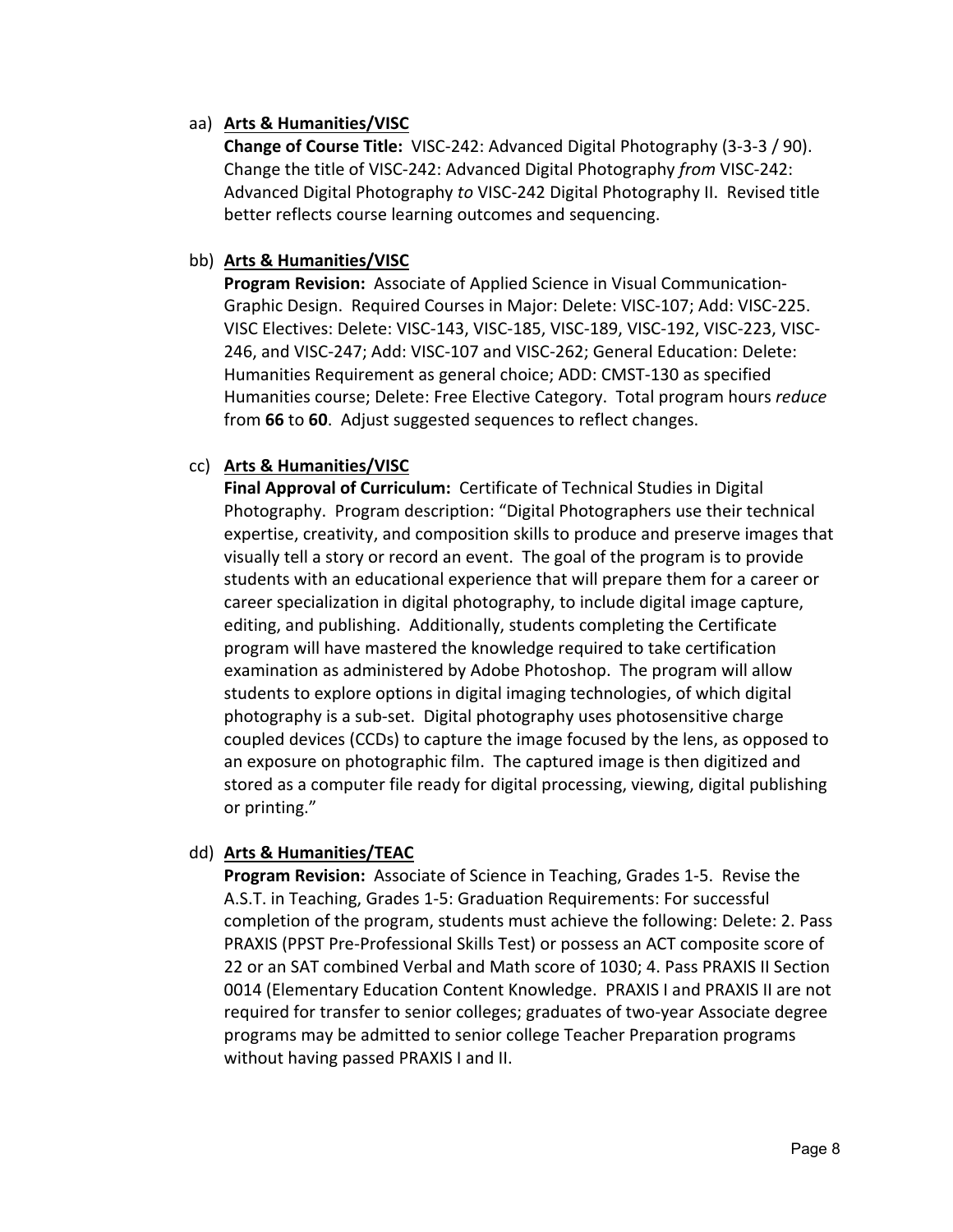### ee) **Academic Affairs/Executive Affairs/Master Syllabi**

**Disability Statement Revision:** Revise the Disability Statement as follows: "It is the general policy of Delgado Community College to provide an equal opportunity for academic success to all students. Reasonable accommodations for a student with a disability will be made provided the student has self‐ identified with the Office of Disability Services and has provided the required documentation. Instructors will appropriately modify their methods of instruction, course and examination requirements, and general procedures to accommodate the special needs of the student provided the academic integrity of the course or examination is not violated and the accommodation does not jeopardize the health and welfare of all students. Accommodations will not be made without the letter of accommodation from the Office of Disability Services. {Contact Information added to Course Syllabi}." Current statement: "It is the general policy of Delgado Community College to assure equal opportunity for all qualified persons. Reasonable accommodation for qualified persons with disabilities will be made provided the students have self‐identified with the Office of Disability Services and have provided required documentation. Individual instructors will modify the methods, requirements, and procedures of courses and examinations appropriately to accommodate the special needs of students with disabilities, provided the academic integrity of the course or examination is not violated, and the health and welfare of all students are safeguarded. No accommodations will be made without "letters of accommodations" from the Office of Disability Services. {Contact Information added to Course Syllabi}"

## ff) **Academic Affairs/Executive Affairs/Master Syllabi**

**Title IX Statement:** Addition of a Statement Addressing Title IX legislation to the Master Syllabus: "Delgado Community College is committed to creating and maintaining an environments in which sexual violence against men and women is not tolerated. Intervening in such instances helps to foster a safe environment for all, while sending a message that his kind of behavior will not be tolerated and is unacceptable in our community. As part of its commitment to providing an educational environment free from discrimination, Delgado Community College complies with Title IX of the Education Amendments, which prohibits discrimination and harassment based upon sex in an institution's education programs and activities. Title IX prohibits sexual harassment, including sexual violence, of students at Delgado Community College sponsored activities and programs whether occurring on-campus or off-campus. {Contact Information included on Course Syllabus}"